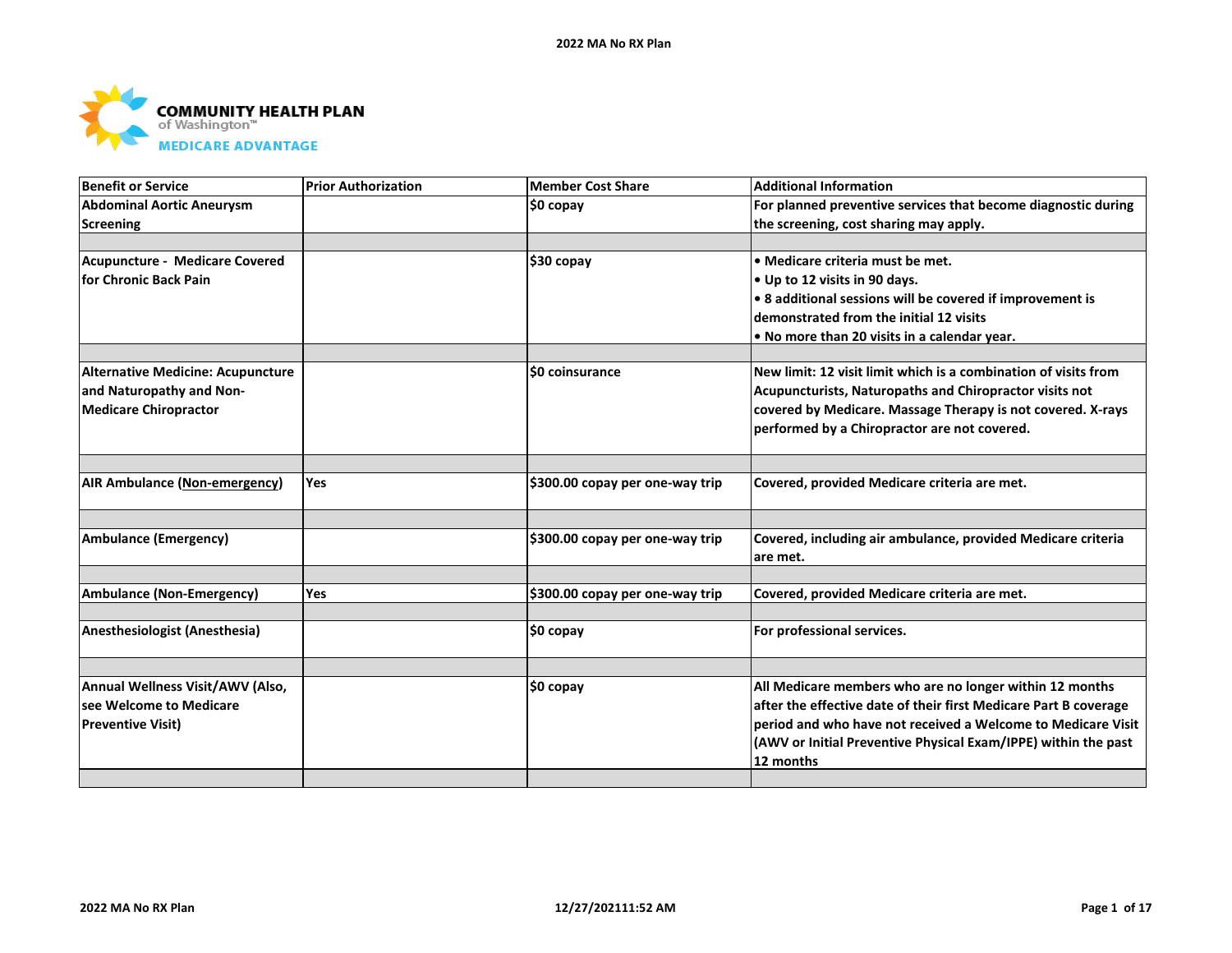

| Benefit or Service                     | <b>Prior Authorization</b> | <b>Member Cost Share</b> | <b>Additional Information</b>                                   |
|----------------------------------------|----------------------------|--------------------------|-----------------------------------------------------------------|
| Bone mass measurement (Bone            |                            | \$0 copay                | For planned preventive services that become diagnostic during   |
| Density)                               |                            |                          | the screening, cost sharing may apply. CMS limitations apply,   |
|                                        |                            |                          | every 2 years; or more frequently if medically necessary.       |
|                                        |                            |                          |                                                                 |
|                                        |                            |                          |                                                                 |
| <b>Breast cancer screening</b>         |                            | \$0 copay                | 'For planned preventive services that become diagnostic during  |
| (mammograms, mammography)              |                            |                          | the screening, cost sharing may apply.                          |
|                                        |                            |                          | • One baseline mammogram between the ages of 35 and 39          |
|                                        |                            |                          | One screening mammogram every 12 months for age 40 and          |
|                                        |                            |                          | <b>lolder</b>                                                   |
|                                        |                            |                          | • Clinical breast exams once every 24 months                    |
|                                        |                            |                          |                                                                 |
| <b>Cardiac rehabilitation services</b> |                            | <b>20% Coinsurance</b>   | Medicare covers 2 sessions per day (1 hour each), up to 36      |
|                                        |                            |                          | sessions. Prior Authorization required after 36 sessions.       |
|                                        |                            |                          |                                                                 |
| Cardiovascular disease risk            |                            | \$0 copay                | For planned preventive services that become diagnostic during   |
| reduction visit                        |                            |                          | the screening, cost sharing may apply.                          |
| Cardiovascular disease testing         |                            | $$0$ copay               | For planned preventive services that become diagnostic during   |
|                                        |                            |                          | the screening, cost sharing may apply.                          |
|                                        |                            |                          |                                                                 |
| <b>Cervical and vaginal cancer</b>     |                            | \$0 copay                | For planned preventive services that become diagnostic during   |
| screening (Pap tests, pelvic exams)    |                            |                          | the screening, cost sharing may apply.                          |
|                                        |                            |                          | . All women: Every 24 months                                    |
|                                        |                            |                          | . High risk of cervical cancer or abnormal pap: Every 12 months |
|                                        |                            |                          |                                                                 |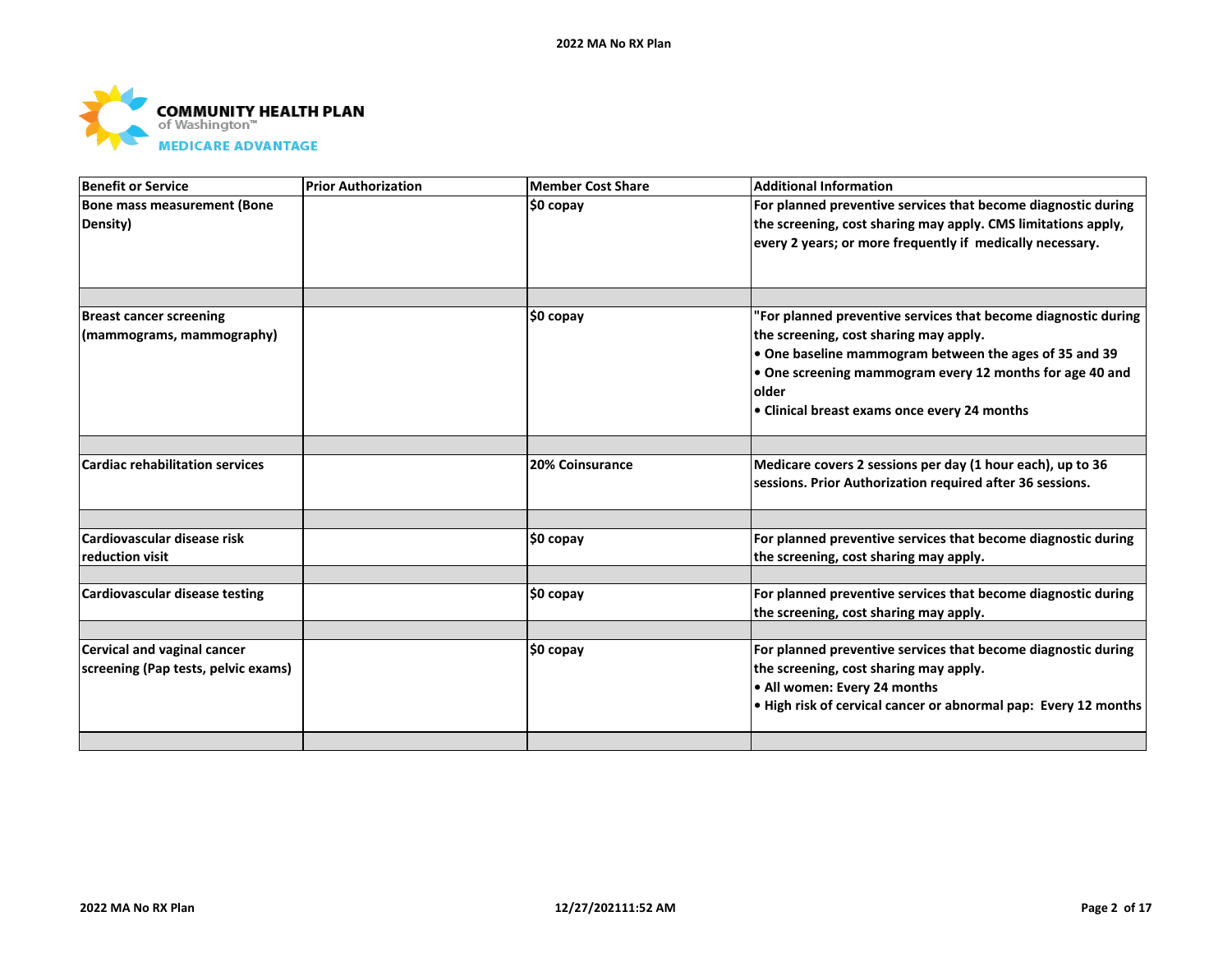

| <b>Benefit or Service</b>                                   | <b>Prior Authorization</b>        | Member Cost Share  | <b>Additional Information</b>                                                                                                                                                                                                                                                                                                                                                                                                                                     |
|-------------------------------------------------------------|-----------------------------------|--------------------|-------------------------------------------------------------------------------------------------------------------------------------------------------------------------------------------------------------------------------------------------------------------------------------------------------------------------------------------------------------------------------------------------------------------------------------------------------------------|
| <b>Chiropractic services</b>                                | Yes, for more than 12 visits      | \$20.00 copay      | Only manual manipulation to correct subluxation. Massage<br>therapy not covered. Per CMS x-rays billed by a chiropractor are<br>not covered. X-rays are covered if performed by Radiologist.<br>Also See New Non-Medicare Chiropractor Supplemental Benefit<br>under: Alternative Medicine: Acupuncture and Naturopathy and<br><b>Non-Medicare Chiropractor</b>                                                                                                   |
| <b>Clinical Trials</b>                                      | Yes                               |                    |                                                                                                                                                                                                                                                                                                                                                                                                                                                                   |
| Colorectal cancer screening<br>(Colonoscopy, Sigmoidoscopy) |                                   | \$0 copay          | For planned preventive services that become diagnostic during<br>the screening, cost sharing may apply.<br>For age 50 and older:<br>• Sigmoidoscopy every 48 months<br>• Fecal occult blood test, every 12 months<br>For at high risk of colon cancer:<br>• Screening colonoscopy every 24 months<br>Not at high risk of colon cancer:<br>• Screening colonoscopy every 10 years (120 months) but not<br>within 48 months (2 years) of a screening sigmoidoscopy. |
| Cosmetic surgery or procedures<br>(Partial Exclusion)       | Yes and Medicare criteria is met. |                    | Only covered because of an accidental injury or to improve a<br>malformed part of the body. All stages of reconstruction are<br>covered for a breast after a mastectomy, as well as for the<br>unaffected breast to produce a symmetrical appearance.                                                                                                                                                                                                             |
| <b>Custodial Care (Exclusion)</b>                           | <b>Not Covered</b>                | <b>Not Covered</b> | Custodial care is personal care that does not require the<br>continuing attention of trained medical or paramedical<br>personnel, such as care that helps with activities of daily living,<br>such as bathing or dressing. Custodial care is not medically<br>necessary.                                                                                                                                                                                          |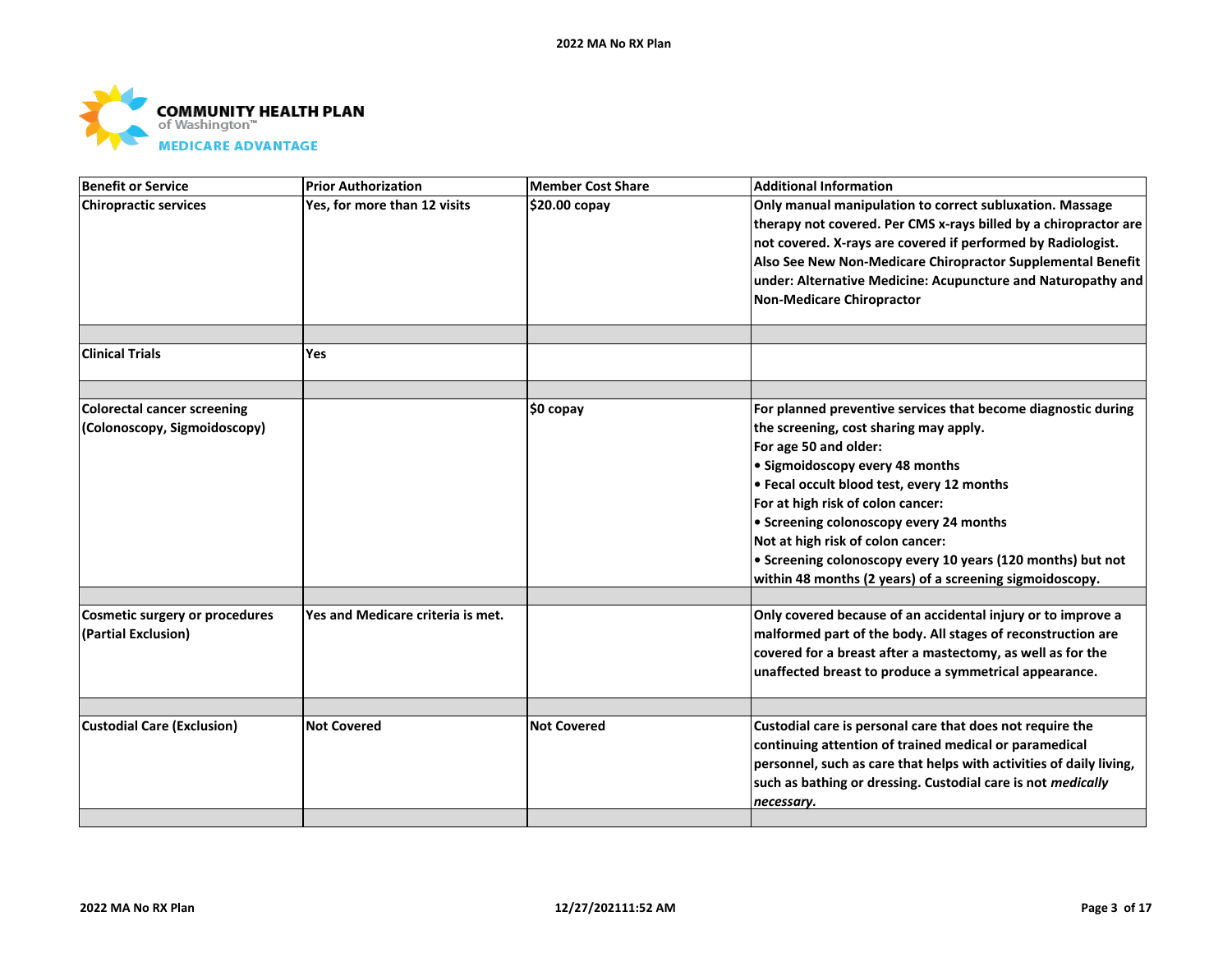

| <b>Benefit or Service</b>                                           | <b>Prior Authorization</b>                                              | Member Cost Share                    | <b>Additional Information</b>                                   |
|---------------------------------------------------------------------|-------------------------------------------------------------------------|--------------------------------------|-----------------------------------------------------------------|
| <b>Dental Services (Medical Services,</b>                           | Refer to prior authorization list.                                      | See specific medical services for    | Covered services limited to surgery of the jaw or related       |
| <b>Not Routine Dental)</b>                                          |                                                                         | related copays and coinsurance.      | structures, setting fractures of the jaw or facial bones,       |
|                                                                     |                                                                         |                                      | extraction of teeth to prepare the jaw for radiation treatments |
|                                                                     |                                                                         |                                      | of neoplastic cancer disease, or services that would be covered |
|                                                                     |                                                                         |                                      | when provided by a physician.                                   |
|                                                                     |                                                                         |                                      |                                                                 |
| <b>Dental Services (Supplemental</b>                                | <b>Referral not required for</b>                                        | Cost share is anything over \$850.00 | Combined total of \$850 maximum for both Preventive and         |
| <b>Routine Preventive and</b>                                       | supplemental dental services.                                           | benefit maximum.                     | <b>Comprehensive Services</b>                                   |
| <b>Comprehensive)</b>                                               |                                                                         |                                      |                                                                 |
|                                                                     |                                                                         |                                      |                                                                 |
|                                                                     |                                                                         |                                      |                                                                 |
|                                                                     |                                                                         |                                      |                                                                 |
|                                                                     |                                                                         |                                      |                                                                 |
|                                                                     |                                                                         |                                      |                                                                 |
| <b>Depression screening</b>                                         |                                                                         | \$0 copay                            | For planned preventive services that become diagnostic during   |
|                                                                     |                                                                         |                                      | the screening, cost sharing may apply.                          |
| <b>Diabetes screening</b>                                           |                                                                         | \$0 copay                            | For planned preventive services that become diagnostic during   |
|                                                                     |                                                                         |                                      | the screening, cost sharing may apply.                          |
|                                                                     |                                                                         |                                      |                                                                 |
| Diabetes self-management training, Prior auth required when glucose |                                                                         | SO cost share                        | No cost share:                                                  |
| diabetic services and diabetes                                      | monitor, shoes or inserts (orthotics) Self management training requires |                                      | • Blood glucose monitor                                         |
| supplies (DME)                                                      | greater than \$500.00                                                   | a referral.                          | · Blood glucose strips                                          |
|                                                                     |                                                                         |                                      | • Lancet devices                                                |
|                                                                     |                                                                         |                                      | • Glucose-control solutions for checking accuracy of strips and |
|                                                                     |                                                                         |                                      | monitor                                                         |
|                                                                     |                                                                         |                                      | • One pair of diabetic shoes per calendar year                  |
|                                                                     |                                                                         |                                      | • 2 sets of shoe inserts (orthotics) covered per calendar year  |
|                                                                     |                                                                         |                                      | (diabetic)                                                      |
|                                                                     |                                                                         |                                      |                                                                 |
| Durable medical equipment (DME)                                     | Some DME requires prior                                                 | *20% Coinsurance                     | Covered, provided Medicare criteria are met. DME includes,      |
| and related supplies                                                | authorization, check procedure                                          |                                      | wheelchairs, hospital beds, walkers, oxygen. * When primary     |
|                                                                     | codes for details. All DME with a                                       |                                      | diagnosis is COPD the coinsurance is zero.                      |
|                                                                     | purchase price greater than                                             |                                      |                                                                 |
|                                                                     | \$500.00 allowed amount requires                                        |                                      |                                                                 |
|                                                                     | prior authorization.                                                    |                                      |                                                                 |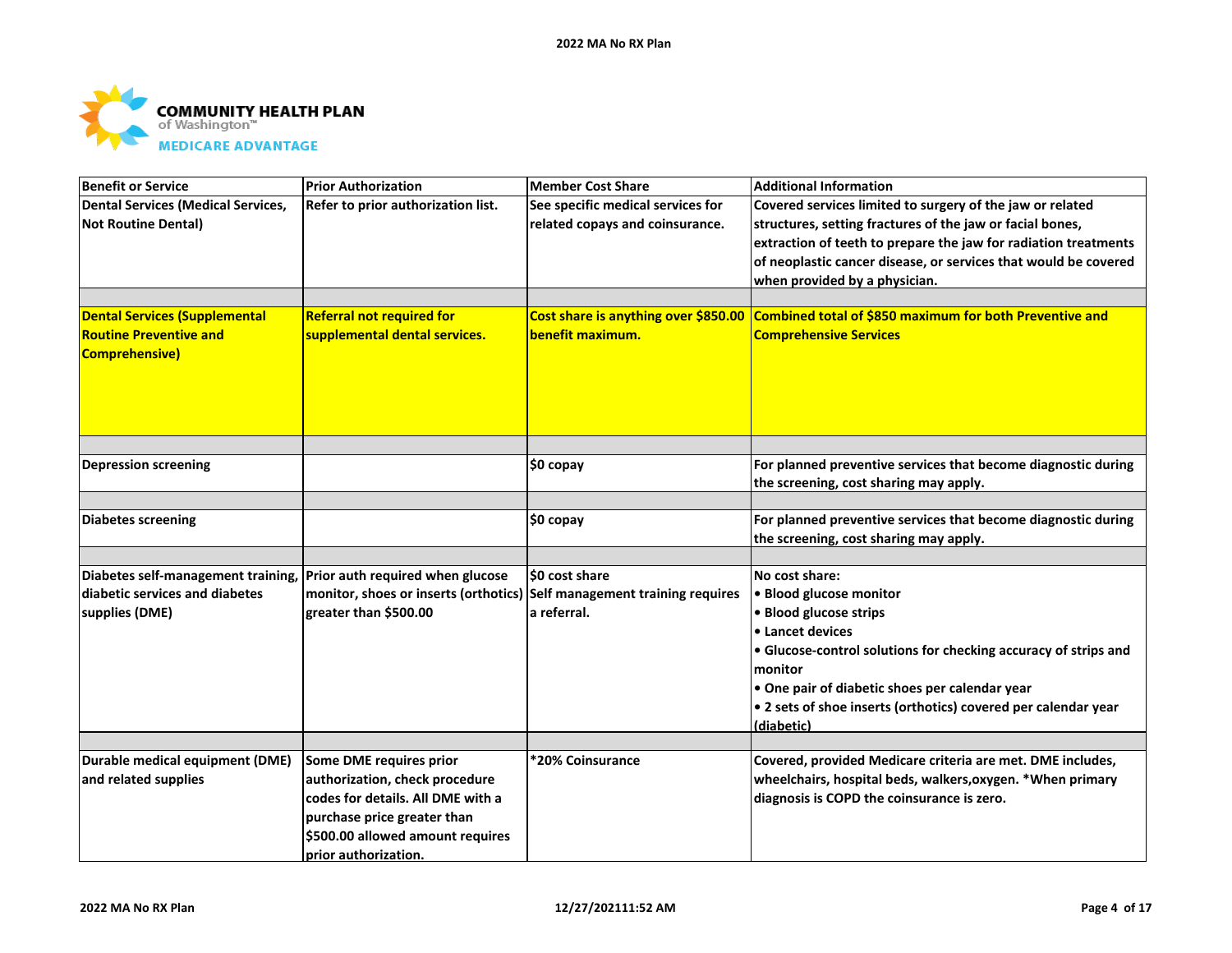

| <b>Benefit or Service</b>                 | <b>Prior Authorization</b> | Member Cost Share                     | <b>Additional Information</b>                                       |
|-------------------------------------------|----------------------------|---------------------------------------|---------------------------------------------------------------------|
|                                           |                            |                                       |                                                                     |
| <b>Emergency care (Emergency Room,</b>    |                            | \$90.00 (facility) copay for ER visit | $\mid$ \$90.00 copayment waived if admitted as inpatient within the |
| ER)                                       |                            |                                       | same hospital within 24 hrs.                                        |
|                                           |                            |                                       |                                                                     |
| <b>Emergency care (ER Physician</b>       |                            | 0% coinsurance                        |                                                                     |
| Service)                                  |                            |                                       |                                                                     |
|                                           |                            |                                       |                                                                     |
| <b>Emergency care: Supplemental</b>       |                            | 20% Coinsurance                       | \$25,000.00 Maximum - ER coinsurance is not waived if admitted      |
| World Wide - Facility and                 |                            |                                       | to hospital. Does not count toward Medicare Out of Pocket           |
| <b>Professional Services</b>              |                            |                                       | (MOOP).                                                             |
|                                           |                            |                                       |                                                                     |
| <b>Enteral Feedings, Tube Feedings</b>    | <b>Yes</b>                 | <b>20% Coinsurance</b>                |                                                                     |
| (Infusion Therapy, DME)                   |                            |                                       |                                                                     |
|                                           |                            |                                       |                                                                     |
| <b>Enteral Formula (Infusion Therapy,</b> | Yes                        | <b>20% Coinsurance</b>                |                                                                     |
| DME)                                      |                            |                                       |                                                                     |
|                                           |                            |                                       |                                                                     |
| Eye exam - Medicare Covered               |                            | *\$40.00 copay                        | Exams to diagnose diseases and conditions of the eye covered        |
| (medical vision disease)                  |                            |                                       | by Medicare. *When the primary diagnosis is diabetes for a          |
|                                           |                            |                                       | retinal exam and the exam is performed by an endocrinologist        |
|                                           |                            |                                       | or ophthalmologist, the copay is zero. If provider is not           |
|                                           |                            |                                       | participating then plan approved referral is required.              |
|                                           |                            |                                       |                                                                     |
| Eye exam - Routine Vision (VSP            |                            | In network \$0 copay                  | Through VSP - One WellVision exam every year. Members must          |
| Advantage)                                |                            |                                       | use the VSP Advantage Network for in-network benefits. Out of       |
|                                           |                            |                                       | network - \$45.00 is allowed toward the cost of the exam.           |
|                                           |                            |                                       |                                                                     |
| Eye Wear - Medicare covered (Post         |                            | <b>20% Coinsurance</b>                | Covered, provided Medicare criteria are met. One pair of            |
| <b>Cataract Vision Surgery)</b>           |                            |                                       | eyeglasses or contact lenses includes insertion of an intraocular   |
|                                           |                            |                                       | lens after each surgery.                                            |
|                                           |                            |                                       |                                                                     |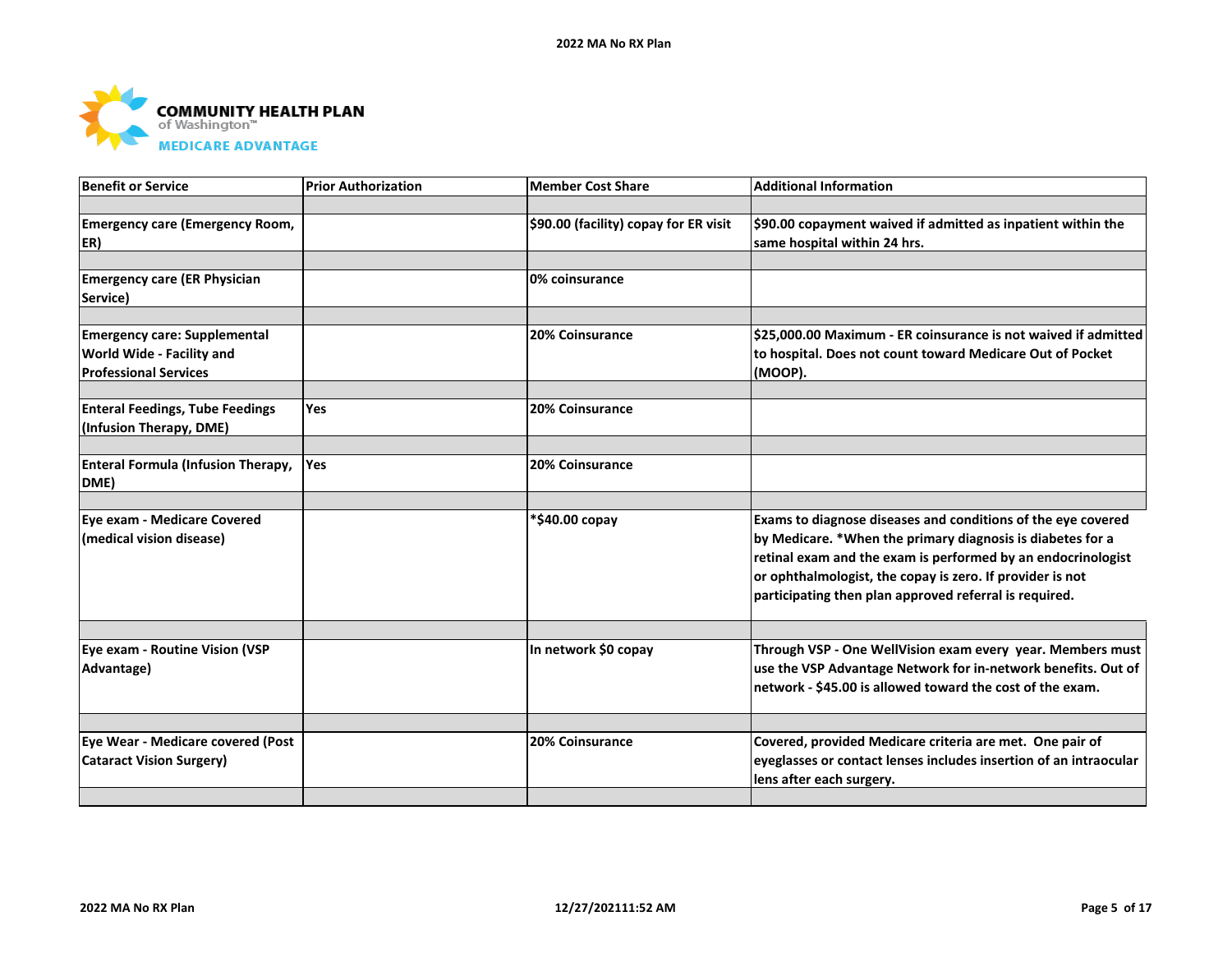

| <b>Benefit or Service</b>                                               | <b>Prior Authorization</b> | <b>Member Cost Share</b>              | <b>Additional Information</b>                                    |
|-------------------------------------------------------------------------|----------------------------|---------------------------------------|------------------------------------------------------------------|
| <b>Eye Wear - Prescription Contacts,</b>                                |                            | • In network - Lenses (for glasses) - | Through VSP - every 2 years. Members must use the VSP Choice     |
| frames, vision lenses, upgrades,                                        |                            | \$0 copay                             | Network for in-network benefits.                                 |
| extra pair of glasses (VSP                                              |                            | • In network - Frame or contact       |                                                                  |
| Advantage)                                                              |                            | lenses - \$150.00 allowed toward      | . Out of network - Lenses - (for glasses) - Amount allowed       |
|                                                                         |                            | cost.                                 | toward costs:                                                    |
|                                                                         |                            |                                       | Single vision \$30                                               |
|                                                                         |                            |                                       | Lined bifocal or Progressive \$50                                |
|                                                                         |                            |                                       | Lined trifocal \$60                                              |
|                                                                         |                            |                                       | Lenticular \$75                                                  |
|                                                                         |                            |                                       | • Out of network - Frame or contact lenses - Amount allowed      |
|                                                                         |                            |                                       | toward costs:                                                    |
|                                                                         |                            |                                       | Frame \$45                                                       |
|                                                                         |                            |                                       | Contact lenses (in lieu of lenses and frame) \$85                |
|                                                                         |                            |                                       |                                                                  |
| <b>Eye and Vision Services Not</b>                                      |                            | <b>Not Covered. See Additional</b>    | • Radial keratotomy not covered                                  |
| <b>Covered by Medicare (Exclusions)</b>                                 |                            | <b>Information</b>                    | • LASIK surgery not covered                                      |
|                                                                         |                            |                                       | • Vision Therapy not covered                                     |
|                                                                         |                            |                                       | • Low Vision Aids not covered                                    |
| <b>Genetic Testing Not Related to</b>                                   | Yes                        | <b>20% Coinsurance</b>                |                                                                  |
| Pregnancy                                                               |                            |                                       |                                                                  |
|                                                                         |                            |                                       |                                                                  |
| Hearing exam (Medicare covered-to                                       |                            | \$20.00 copay                         | Covered, provided Medicare criteria are met. Routine hearing     |
| diagnose and treat specific diseases                                    |                            |                                       | exams, hearing aids, and hearing aid fittings are not covered by |
| and conditions-)                                                        |                            |                                       | Medicare.                                                        |
|                                                                         |                            |                                       |                                                                  |
| Hearing exam (Routine not covered Not Covered<br>by Medicare) Exclusion |                            | <b>Not Covered</b>                    | <b>Not Covered</b>                                               |
|                                                                         |                            |                                       |                                                                  |
| <b>Hearing services (hearing aid</b>                                    | <b>Not Covered</b>         | <b>Not Covered</b>                    | <b>Not Covered</b>                                               |
| fittings, hearing aids) Exclusion                                       |                            |                                       |                                                                  |
|                                                                         |                            |                                       |                                                                  |
| <b>HIV screening</b>                                                    |                            | \$0 copay                             | For planned preventive services that become diagnostic during    |
|                                                                         |                            |                                       | the screening, cost sharing may apply.                           |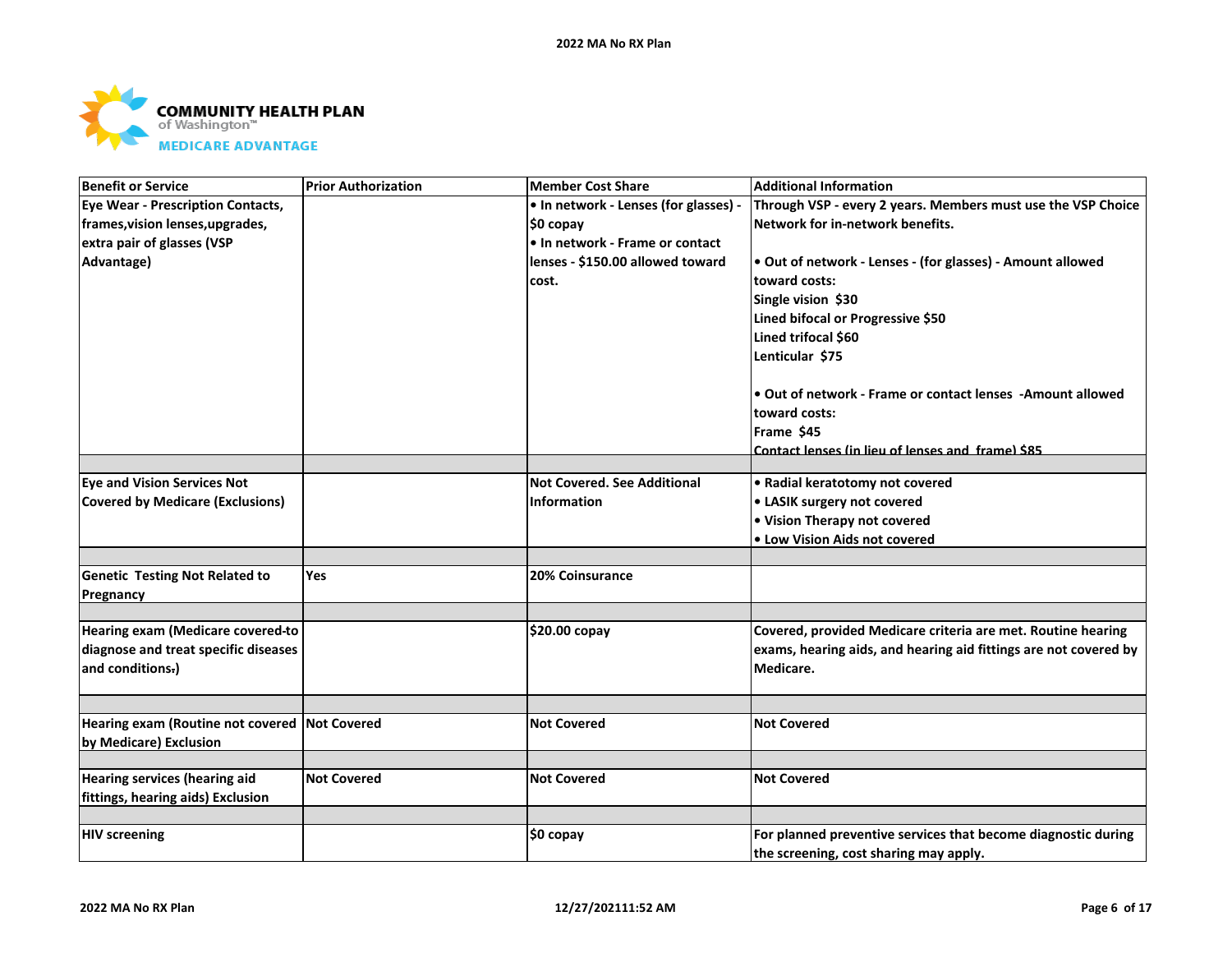

| <b>Benefit or Service</b>             | <b>Prior Authorization</b>                                                                                                                                                                                                                                  | <b>Member Cost Share</b> | <b>Additional Information</b>                                                                                                                                                                                                                                                          |
|---------------------------------------|-------------------------------------------------------------------------------------------------------------------------------------------------------------------------------------------------------------------------------------------------------------|--------------------------|----------------------------------------------------------------------------------------------------------------------------------------------------------------------------------------------------------------------------------------------------------------------------------------|
|                                       |                                                                                                                                                                                                                                                             |                          |                                                                                                                                                                                                                                                                                        |
| Home health agency care               | Required for Home Health Services. \$0 coinsurance<br>Services related to the Home Health<br>care may also require prior<br>authorization, for example<br>medication, enteral nutrition.<br><b>Review Prior Authorization list for</b><br>related services. |                          | 20% coinsurance for durable medical equipment (DME) still<br>applies when related to Home Health services.                                                                                                                                                                             |
|                                       |                                                                                                                                                                                                                                                             |                          |                                                                                                                                                                                                                                                                                        |
| <b>Homemaker Services (Exclusion)</b> | <b>Not Covered</b>                                                                                                                                                                                                                                          | <b>Not Covered</b>       | Services include basic household assistance, light housekeeping<br>or light meal preparation.                                                                                                                                                                                          |
|                                       |                                                                                                                                                                                                                                                             |                          |                                                                                                                                                                                                                                                                                        |
| Hospice care (inpatient and home)     | No.                                                                                                                                                                                                                                                         |                          | You pay nothing for hospice care from a Medicare certified<br>hospice. You may have to pay part of the cost for drugs and<br>respite care. Hospice is covered outside of our plan.                                                                                                     |
|                                       |                                                                                                                                                                                                                                                             |                          |                                                                                                                                                                                                                                                                                        |
| <b>Hyperbaric oxygen treatment</b>    | Yes                                                                                                                                                                                                                                                         | 20% Coinsurance          |                                                                                                                                                                                                                                                                                        |
|                                       |                                                                                                                                                                                                                                                             |                          |                                                                                                                                                                                                                                                                                        |
| <b>Immunizations</b>                  |                                                                                                                                                                                                                                                             | <b>\$0 Coinsurance</b>   | Not Covered: Immunizations performed in a pharmacy requires<br>Part D benefits. This plan does not include Part D benefits.<br>Covered:<br>pneumonia<br>influenza (flu shot)<br><b>Hepatitis B</b><br>*Shingles vaccine (Zostavax) is only covered under pharmacy -<br>Part D Benefit* |
|                                       |                                                                                                                                                                                                                                                             |                          |                                                                                                                                                                                                                                                                                        |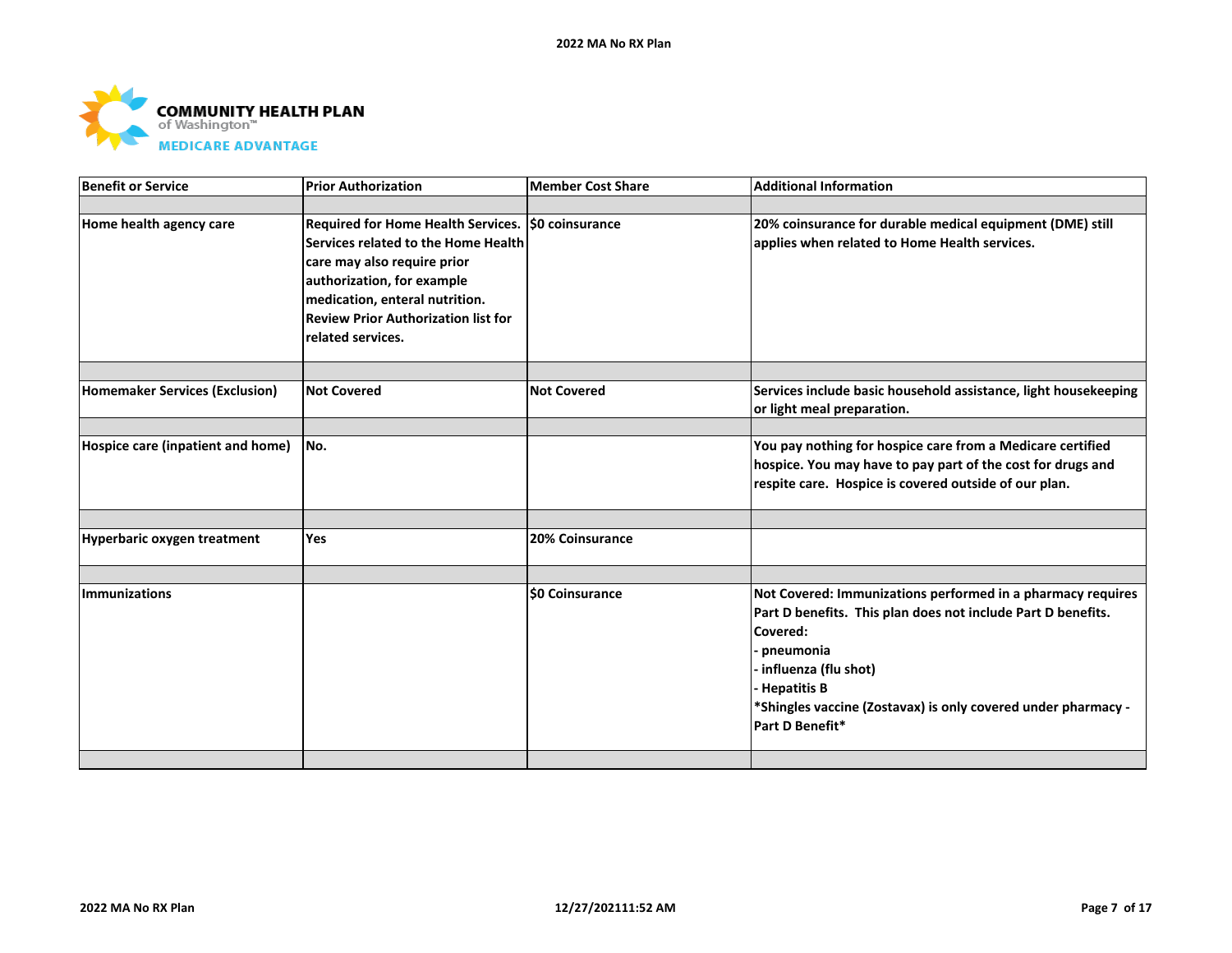

| Benefit or Service                                                                                                          | <b>Prior Authorization</b>                                                                                                                                                                                                                           | Member Cost Share                                     | <b>Additional Information</b>                                                                                                                                                                                                        |
|-----------------------------------------------------------------------------------------------------------------------------|------------------------------------------------------------------------------------------------------------------------------------------------------------------------------------------------------------------------------------------------------|-------------------------------------------------------|--------------------------------------------------------------------------------------------------------------------------------------------------------------------------------------------------------------------------------------|
| Infusion Therapy, Home Infusion<br>Therapy                                                                                  | Not Required for Infusion Therapy<br>Services. Services related to the<br>Infusion Therapy care may require<br>prior authorization, for example<br>medication, enteral nutrition.<br><b>Review Prior Authorization list for</b><br>related services. | 20% coinsurance                                       | Not Required for Infusion Therapy Services. Services related to<br>the Infusion Therapy care may require prior authorization, for<br>example medication, enteral nutrition. Review Prior<br>Authorization list for related services. |
|                                                                                                                             |                                                                                                                                                                                                                                                      |                                                       |                                                                                                                                                                                                                                      |
| Injections, Injectable drugs<br>(Prescription drugs Medicare Part B   Note: All Unclassified biologics<br>medical benefits) | See Prior Authorization (PA) List<br>(J3590) require a prior<br>lauthorization.                                                                                                                                                                      | 20% Coinsurance                                       | Covered, provided Medicare criteria are met. Includes<br>chemotherapy related drugs, drugs related to home dialysis,<br><b>B12, etc.</b>                                                                                             |
| Inpatient hospital Blood (including<br>inpatient skilled nursing<br>facility/SNF)                                           |                                                                                                                                                                                                                                                      | <b>No Blood Deductible</b><br>0% coinsurance          | Coverage begins with the first pint of blood needed. Includes<br>storage and administration. The patient is responsible for any<br>other applicable coinsurance amounts.                                                             |
| <b>Outpatient Blood</b>                                                                                                     |                                                                                                                                                                                                                                                      | <b>No Blood Deductible</b><br>0% coinsurance          | Coverage begins with the fourth pint of blood needed. Coverage<br>of storage and administration begins with the first pint of blood<br>needed. The patient is responsible for any other applicable<br>coinsurance amounts.           |
| Inpatient hospital (acute) care                                                                                             | <b>Yes</b>                                                                                                                                                                                                                                           | Days:<br>1-4 - \$450.00 per day<br>5-90 - \$0 per day | All admissions, planned and urgent, require notification within<br>24 hrs. or next business day. Each time a member is admitted<br>for a new inpatient stay the copay will apply. Plan covers 90<br>days for an inpatient stay.      |
| <b>Inpatient Professional Services</b>                                                                                      |                                                                                                                                                                                                                                                      | 20% Coinsurance                                       |                                                                                                                                                                                                                                      |
|                                                                                                                             |                                                                                                                                                                                                                                                      |                                                       |                                                                                                                                                                                                                                      |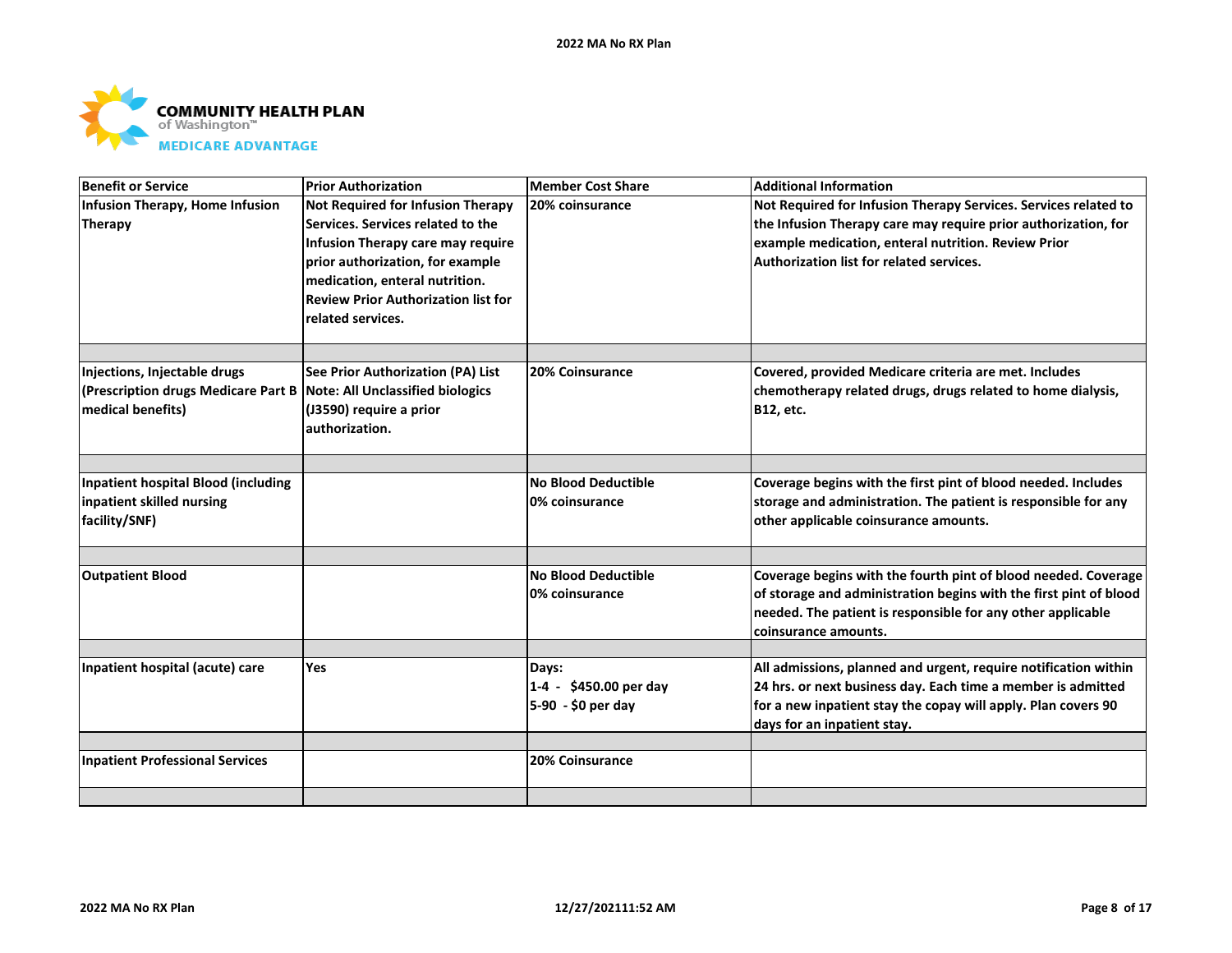

| <b>Benefit or Service</b>                     | <b>Prior Authorization</b> | <b>Member Cost Share</b> | <b>Additional Information</b>                                     |
|-----------------------------------------------|----------------------------|--------------------------|-------------------------------------------------------------------|
| Inpatient Hospital (facility) mental          | Yes                        | Days:                    | All admissions, planned and urgent, require notification within   |
| health, psychiatric, psychiatrist}-           |                            | 1-10 - \$155.00 per day  | 24 hrs. or next business day. Each time a member is admitted      |
| care                                          |                            | 11-90 - \$0 per day      | for a new inpatient stay the copay will apply. Not psychiatric    |
|                                               |                            |                          | hospital, same cost shares as acute care. Plan covers 90 days for |
|                                               |                            |                          | an inpatient stay. 190-day lifetime limitation in a psychiatric   |
|                                               |                            |                          | facility. This limitation does not apply to inpatient psychiatric |
|                                               |                            |                          | services furnished in a general hospital.                         |
|                                               |                            |                          |                                                                   |
| Inpatient rehabilitation services             | <b>Yes</b>                 | Days:                    | All admissions, planned and urgent, require notification within   |
| (physical, speech, occupational               |                            | 1-4 - \$450.00 per day   | 24 hrs. or next business day. Each time a member is admitted      |
| therapies)                                    |                            | 5-90 - \$0 per day       | for a new inpatient stay the copay will apply. Same cost shares   |
|                                               |                            |                          | as acute care.                                                    |
| Inpatient services covered during a           |                            | 20% coinsurance          | Covered, provided Medicare criteria are met.                      |
| non-covered inpatient stay                    |                            |                          |                                                                   |
|                                               |                            |                          |                                                                   |
| Inpatient substance abuse                     | <b>Yes</b>                 | Days:                    | All admissions, planned and urgent, require notification within   |
|                                               |                            | 1-5 - \$450.00 per day   | 24 hrs. or next business day. Same cost shares as acute care.     |
|                                               |                            | 6-90 - \$0 per day       |                                                                   |
|                                               |                            | Over 90 - \$0 per day    |                                                                   |
| Kidney disease and conditions                 | NO. Effective 01/01/2016   | 20% coinsurance          |                                                                   |
| (Hemodialysis, Dialysis, End Stage            | Notification is required.  |                          |                                                                   |
| <b>Renal Disease/ESRD)</b>                    |                            |                          |                                                                   |
| Kidney disease education (on                  | No.                        | 0% cost share            | Medicare covers 6 sessions of kidney disease education per        |
| dialysis)                                     |                            |                          | lifetime per Medicare.                                            |
|                                               |                            |                          |                                                                   |
| Mastectomy related bras and<br>supplies (DME) | If over \$500.00           | 20% cost share           |                                                                   |
|                                               |                            |                          |                                                                   |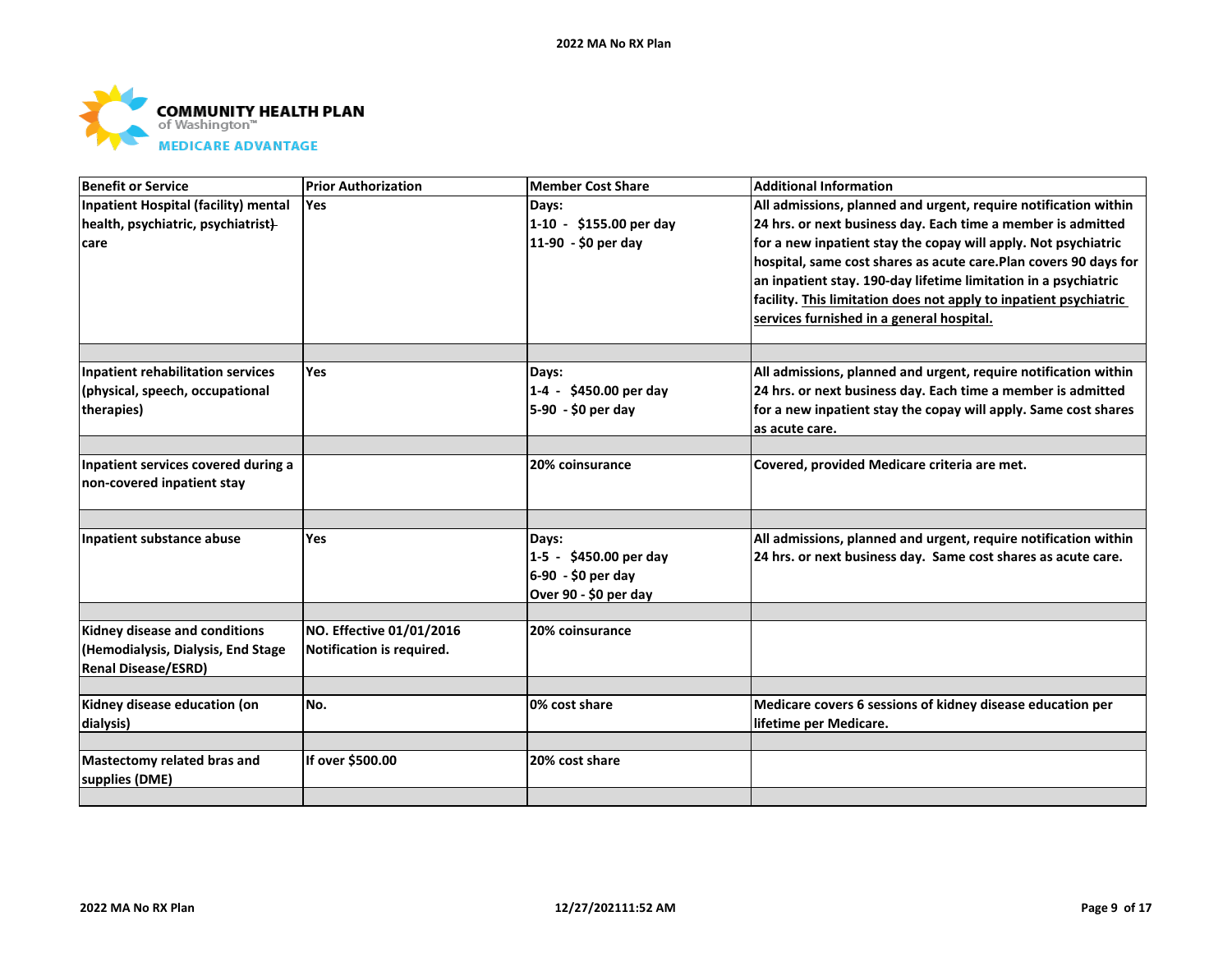

| <b>Benefit or Service</b>                                                          | <b>Prior Authorization</b>                                                                                               | Member Cost Share                                                                                                                                                                                                                            | <b>Additional Information</b>                                                                                                                                                                                                                       |
|------------------------------------------------------------------------------------|--------------------------------------------------------------------------------------------------------------------------|----------------------------------------------------------------------------------------------------------------------------------------------------------------------------------------------------------------------------------------------|-----------------------------------------------------------------------------------------------------------------------------------------------------------------------------------------------------------------------------------------------------|
| Meal. Meals Benefit<br>(Supplemental)                                              |                                                                                                                          | 0% cost share                                                                                                                                                                                                                                | Meals can be delivered to the home upon discharge from a<br>hospital or skilled nursing facility. 2 meals per day up to 14 days<br>after discharge, up to 6 occurrences per year. Meals to dine<br>with members that are inpatient are not covered. |
| <b>Medical nutrition therapy</b><br>education                                      | <b>No</b>                                                                                                                | 0% cost share                                                                                                                                                                                                                                | Education for people with diabetes, kidney disease (patient not<br>on dialysis)post kidney transplant. 3 hrs. for first year. 2 hrs.<br>each year after the first year.                                                                             |
| Nurse Advice Line                                                                  |                                                                                                                          | 0% cost share                                                                                                                                                                                                                                | 24 hour nurse hotline available: 1-866-418-1002 or TTY 1-866-<br>418-1006                                                                                                                                                                           |
| <b>Obesity screening and obesity</b><br>(counseling) therapy                       |                                                                                                                          | 0% cost share                                                                                                                                                                                                                                | Covered, provided Medicare criteria are met, e.g., body mass<br>index (BMI) of 30 or more, etc.                                                                                                                                                     |
| <b>Organ (Living) Donation</b><br>(Transplant)                                     | Yes                                                                                                                      | 20% coinsurance                                                                                                                                                                                                                              | All admissions, planned and urgent, require notification within<br>24 hrs. or next business day.                                                                                                                                                    |
| <b>Orthotics (Supportive Devices for</b><br>feet)                                  | Only covered for diabetic foot<br>disease.<br>Prior auth required for orthotics<br>(shoe inserts) greater than \$500.00. | SO cost share                                                                                                                                                                                                                                | • 2 sets of shoe inserts (orthotics) covered per calendar year<br>only for diabetic foot disease.                                                                                                                                                   |
|                                                                                    |                                                                                                                          |                                                                                                                                                                                                                                              |                                                                                                                                                                                                                                                     |
| Outpatient diagnostic tests and<br>therapeutic services (lab, radiology,<br>x-ray) | Some require prior authorization.<br><b>Check PA List and Procedure Codes</b><br>for more details.                       | 0% Medicare covered lab<br>\$15 copay x-ray outpatient facility<br>fee does not include scans (CT, MRI,<br>PET, etc.) Does not include<br>professional fees.<br>20% Other diagnostic procedures<br>(includes scans and professional<br>fees) |                                                                                                                                                                                                                                                     |
|                                                                                    |                                                                                                                          |                                                                                                                                                                                                                                              |                                                                                                                                                                                                                                                     |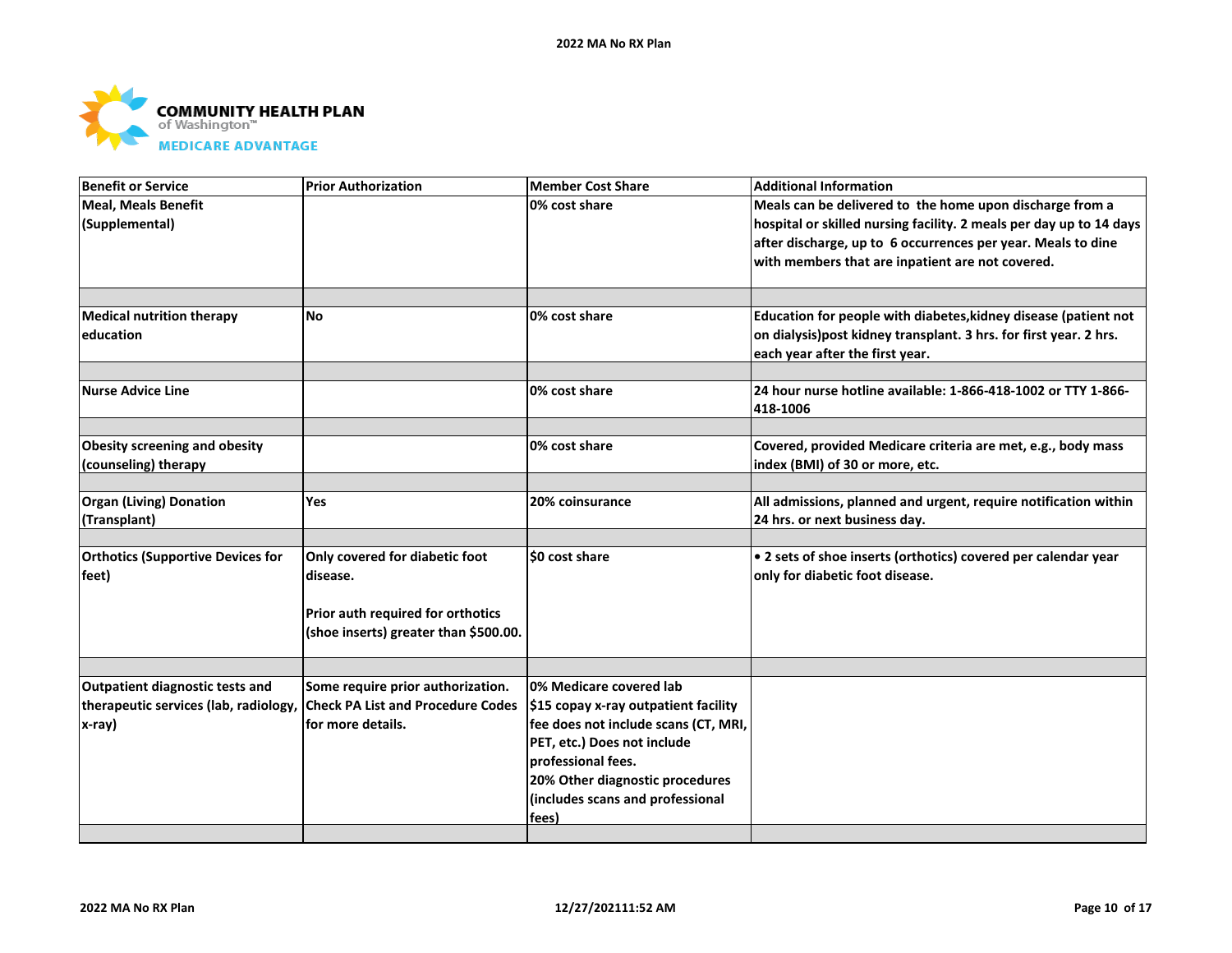

| <b>Benefit or Service</b>                 | <b>Prior Authorization</b>         | <b>Member Cost Share</b>           | <b>Additional Information</b>                                       |
|-------------------------------------------|------------------------------------|------------------------------------|---------------------------------------------------------------------|
| <b>Outpatient hospital</b>                | See Prior Authorization (PA) List  | \$250.00 copay outpatient facility |                                                                     |
| services, includes observation            |                                    | fee maximum. Does not include      |                                                                     |
|                                           |                                    | professional services.             |                                                                     |
| Outpatient mental health (not             |                                    | \$30.00 copay                      | Copay the same for group therapy. Must be Medicare eligible         |
| psychiatrist)                             |                                    |                                    | provider. Per CMS, some 'counselors' are not eligible to perform    |
|                                           |                                    |                                    | services for Medicare and Medicare Advantage members.               |
| <b>Outpatient psychiatrist care</b>       |                                    | \$30.00 copay                      | Copay the same for group therapy.                                   |
|                                           |                                    |                                    |                                                                     |
| <b>Outpatient rehabilitation services</b> | Prior authorization required after | \$30.00 copay for therapy services | 12 visits allowed for each type of therapy. 12 PT, 12 OT and 12     |
| (physical (PT), speech (ST),              | initial 12 visits.                 |                                    | ST. Prior Authorization is required for additional visits after the |
| occupational therapy (OT))                |                                    | \$30.00 copay and or 20% facility  | initial 12 visits. Evaluation and reevaluation is separate from     |
|                                           |                                    | fees for other additional services | the 12 visits.                                                      |
|                                           |                                    | when performed in a facility.      |                                                                     |
|                                           |                                    |                                    |                                                                     |
|                                           |                                    |                                    |                                                                     |
| <b>Outpatient substance abuse</b>         | Yes                                | 20% coinsurance                    | Opioid Treatment Services, to allow codes G2067 through             |
| services                                  |                                    |                                    | G2080, the provider must be certified with SAMSAH and               |
|                                           |                                    |                                    | enrolled with Medicare.                                             |
| Outpatient surgery, ambulatory            | See Prior Authorization (PA) List  | \$250.00 copay for ASC Facility    |                                                                     |
| surgical centers (ASC)                    |                                    | <b>Services</b>                    |                                                                     |
|                                           |                                    |                                    |                                                                     |
| Over the Counter (OTC)                    | <b>Not Covered</b>                 | <b>Not Covered</b>                 |                                                                     |
| medication/pharmacy                       |                                    |                                    |                                                                     |
| <b>Partial hospitalization service</b>    |                                    | 20% coinsurance                    | Must be Medicare eligible provider. Per CMS, some 'counselors'      |
| (intensive outpatient mental health       |                                    |                                    | are not eligible to perform services for Medicare and Medicare      |
| services)                                 |                                    |                                    | Advantage members.                                                  |
|                                           |                                    |                                    |                                                                     |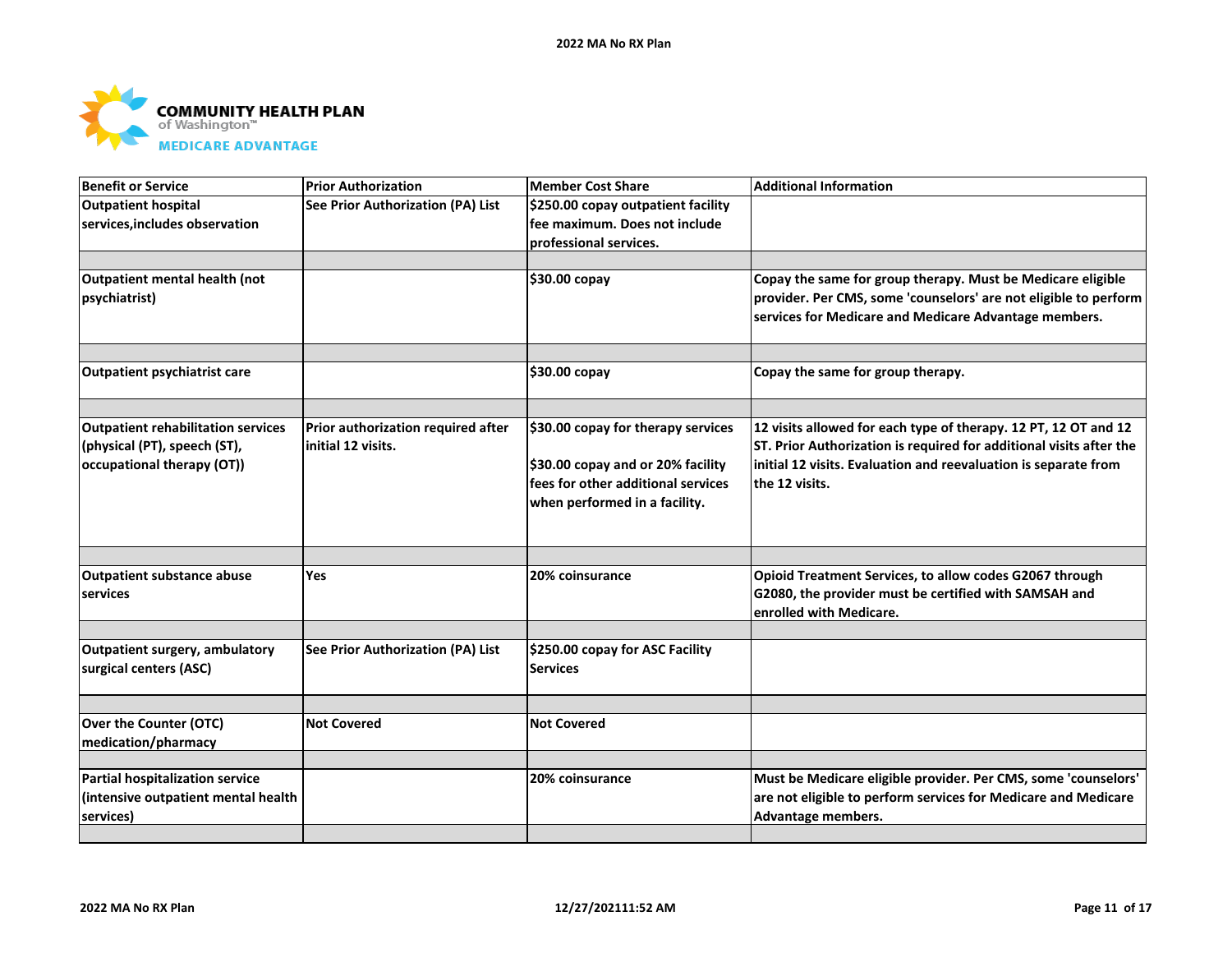

| <b>Benefit or Service</b>                 | <b>Prior Authorization</b>        | <b>Member Cost Share</b>           | <b>Additional Information</b>                                  |
|-------------------------------------------|-----------------------------------|------------------------------------|----------------------------------------------------------------|
| Physician/Practitioner/PCP                |                                   | \$0 copay for PCP E & M service    |                                                                |
| services, including doctor's office       |                                   | 20% coinsurance for all other      |                                                                |
| visits                                    |                                   | services                           |                                                                |
|                                           |                                   |                                    |                                                                |
| Physical Exam, See Welcome to             |                                   | See Welcome to Medicare            | See Welcome to Medicare Preventive Visit and Annual Wellness   |
| <b>Medicare Preventive Visit and</b>      |                                   | <b>Preventive Visit and Annual</b> | <b>Visit</b>                                                   |
| Annual Wellness Visit                     |                                   | <b>Wellness Visit</b>              |                                                                |
|                                           |                                   |                                    |                                                                |
| <b>Podiatry Services (Foot Care) When</b> |                                   | No copay \$0.00                    | 4 visits each year - Not limited to Medicare covered diagnosis |
| <b>Not Covered by Medicare</b>            |                                   | 0% Coinsurance                     | codes. NEW, when the primary care is Diabetes an additional 4  |
| (Supplemental Benefit)                    |                                   |                                    | visits each year for a total of 8 Non-Medicare covered visits. |
|                                           |                                   |                                    | The specialist copay does not apply to podiatrists for these   |
|                                           |                                   |                                    | services.                                                      |
|                                           |                                   |                                    |                                                                |
| <b>Podiatry Services (Foot Care)</b>      |                                   | No copay \$0.00                    | Limited to Medicare covered diagnosis codes.                   |
| Medical Medicare Covered                  |                                   | 0% Coinsurance                     | The specialist copay does not apply to podiatrists for these   |
|                                           |                                   |                                    | services.                                                      |
|                                           |                                   |                                    |                                                                |
| <b>Prescription drugs Medicare Part B</b> | See Prior Authorization (PA) List | 20% coinsurance                    | Includes chemotherapy related drugs, drugs related to home     |
| medical benefits (injectable drugs,       |                                   |                                    | dialysis, etc.                                                 |
| injections)                               |                                   |                                    |                                                                |
|                                           |                                   |                                    |                                                                |
| <b>Prescription drugs Medicare Part D</b> |                                   | Pharmacy, Part D is not covered    | Over the counter (OTC) not covered                             |
| pharmacy benefit (drug list,              |                                   |                                    |                                                                |
| formulary)                                |                                   |                                    |                                                                |
|                                           |                                   |                                    |                                                                |
| <b>Primary Care Physician (PCP)</b>       |                                   | \$0 copay for evaluation and       |                                                                |
|                                           |                                   | management (E & M) service         |                                                                |
|                                           |                                   | 20% coinsurance for all other      |                                                                |
|                                           |                                   | services                           |                                                                |
|                                           |                                   |                                    |                                                                |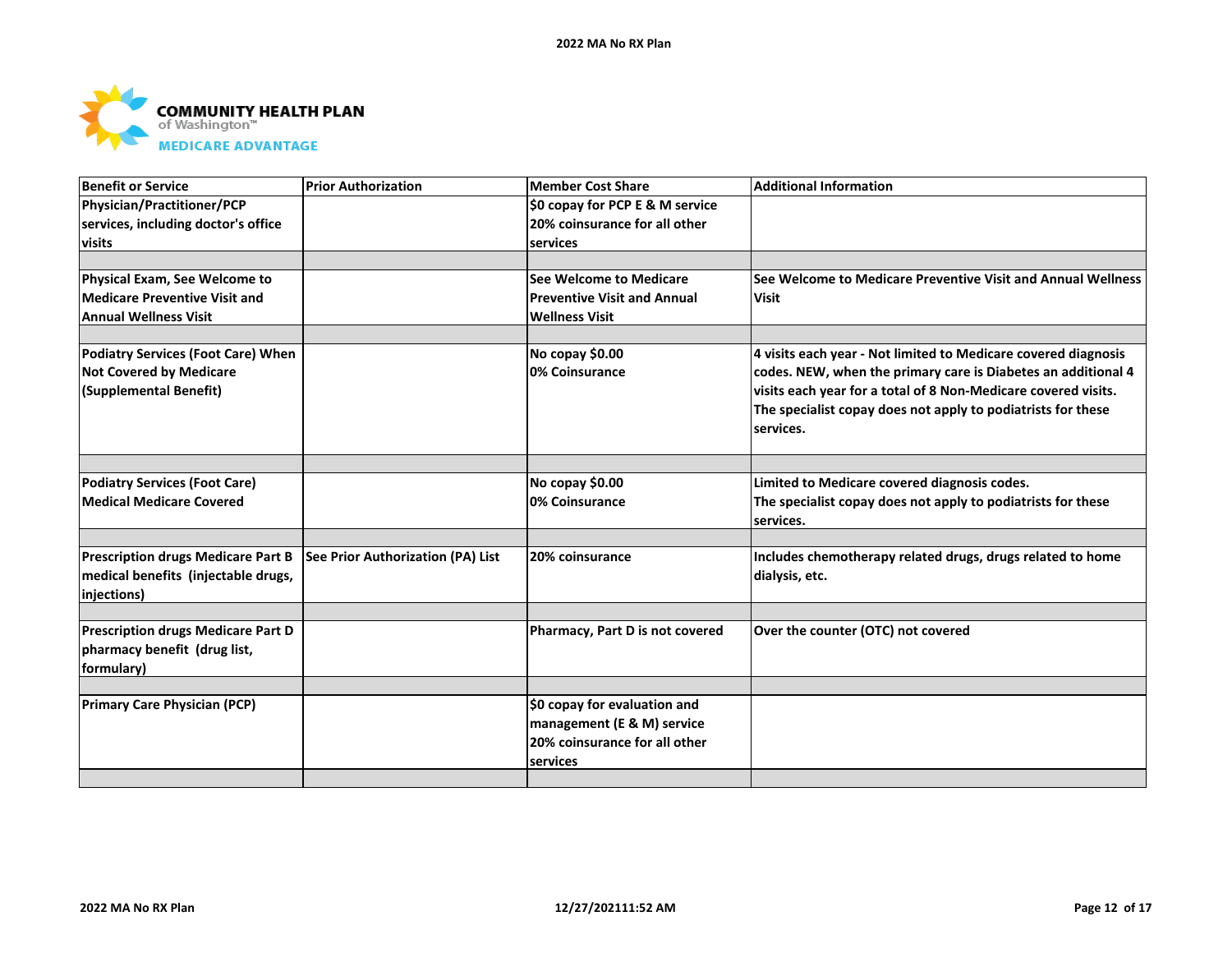

| <b>Benefit or Service</b>                 | <b>Prior Authorization</b>               | <b>Member Cost Share</b>  | <b>Additional Information</b>                                      |
|-------------------------------------------|------------------------------------------|---------------------------|--------------------------------------------------------------------|
| Prostate cancer screening exams           |                                          | \$0 copay                 | For planned preventive services that become diagnostic during      |
| (PSA)                                     |                                          |                           | the screening, cost sharing may apply.                             |
|                                           |                                          |                           | For men over age 50:                                               |
|                                           |                                          |                           | • Every 12 months: Digital rectal exam                             |
|                                           |                                          |                           | • Every 12 months PSA test                                         |
|                                           |                                          |                           |                                                                    |
| <b>Prosthetic devices and related</b>     | <b>See Prior Authorization (PA) List</b> | 20% coinsurance           |                                                                    |
| supplies (DME)                            |                                          |                           |                                                                    |
|                                           |                                          |                           |                                                                    |
| <b>Pulmonary rehabilitation services</b>  |                                          | 20% coinsurance           | Limited to a maximum of 2 1-hour sessions per day for up to 36     |
|                                           |                                          |                           | sessions, with the option for an additional 36 sessions if         |
|                                           |                                          |                           | medically necessary.                                               |
|                                           |                                          |                           |                                                                    |
| Screening and counseling to reduce        |                                          | \$0 copay                 | For planned preventive services that become diagnostic during      |
| alcohol misuse                            |                                          |                           | the screening, cost sharing may apply.                             |
|                                           |                                          |                           |                                                                    |
| <b>Screening for sexually transmitted</b> |                                          | \$0 copay                 | For planned preventive services that become diagnostic during      |
| infections (STIs) and counseling to       |                                          |                           | the screening, cost sharing may apply.                             |
| prevent STIs                              |                                          |                           |                                                                    |
| Shoes, Diabetic- SEE Diabetes self-       |                                          |                           |                                                                    |
| management training, diabetic             |                                          |                           |                                                                    |
| services and diabetes supplies            |                                          |                           |                                                                    |
| (DME)                                     |                                          |                           |                                                                    |
|                                           |                                          |                           |                                                                    |
| Shoes, Orthopedic/Prosthetic with         | Yes, greater than \$500.00               | 20% coinsurance           | Limited coverage. Prosthetic/Orthopedic Shoes that are part of     |
| <b>Braces (DME)</b>                       |                                          |                           | a leg brace are covered and included in the cost of the leg brace. |
|                                           |                                          |                           |                                                                    |
| Skilled nursing inpatient facility        | Yes                                      | Days:                     | No (zero) acute inpatient hospital days required prior to SNF      |
| (SNF) care (Part A)                       |                                          | 1-20 - \$00.00 per day    | admission. Custodial (not medically necessary) care is not         |
|                                           |                                          | 21-100 - \$160.00 per day | covered. All admissions, planned and urgent, require               |
|                                           |                                          |                           | notification within 24 hrs. or next business day. Each time        |
|                                           |                                          |                           | member is admitted to a new SNF stay the copay will apply.         |
|                                           |                                          |                           |                                                                    |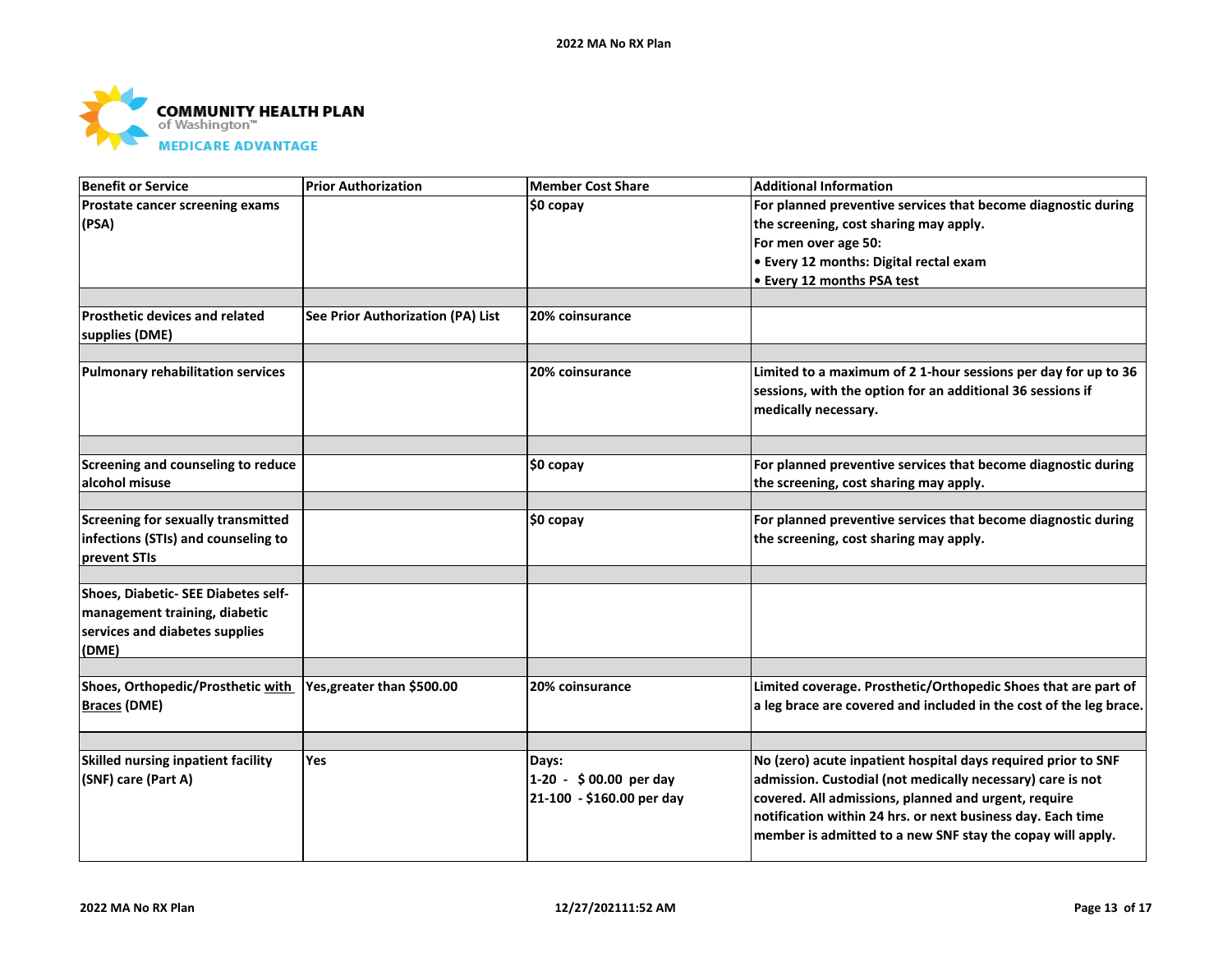

| <b>Benefit or Service</b>                   | <b>Prior Authorization</b> | <b>Member Cost Share</b>           | <b>Additional Information</b>                                 |
|---------------------------------------------|----------------------------|------------------------------------|---------------------------------------------------------------|
|                                             |                            |                                    |                                                               |
| <b>Skilled nursing facility (SNF)</b>       |                            | 20% coinsurance                    | Part B (outpatient) coinsurance and benefit limits apply.     |
| inpatient care (Part B)                     |                            |                                    |                                                               |
|                                             |                            |                                    |                                                               |
| <b>Skilled nursing facility (SNF) Blood</b> |                            | No blood deductible                |                                                               |
|                                             |                            | 0% coinsurance                     |                                                               |
|                                             |                            |                                    |                                                               |
| <b>Sleep Studies</b>                        | No.                        | 20% coinsurance                    |                                                               |
|                                             |                            |                                    |                                                               |
| Smoking and tobacco use cessation           |                            | <b>0% Coinsurance</b>              | • Contact Optum at 1-866-784-8454 (1-866-QUIT-4-LIFE).        |
|                                             |                            |                                    | . No disease - 8 sessions per calendar year                   |
|                                             |                            |                                    | . Disease related - 8 sessions per calendar year              |
|                                             |                            |                                    |                                                               |
| <b>Sterilization Reversal (Exclusion)</b>   | <b>Not Covered</b>         | <b>Not Covered</b>                 | Reversal of sterilization procedures and non-prescription     |
|                                             |                            |                                    | contraceptive supplies.                                       |
|                                             |                            |                                    |                                                               |
| <b>Specialist Physician Care/Services</b>   |                            | *\$40.00 copay for E & M service.  | 20% coinsurance for all other services.                       |
| does not apply to psychiatrists,            |                            |                                    | *Zero copay when primary diagnosis is diabetes for            |
| mental health, lab or radiology)            |                            |                                    | endocrinologist                                               |
|                                             |                            |                                    | *Zero copay when primary diagnosis is COPD for pulmonologist. |
|                                             |                            |                                    | *Zero copay when primary diagnosis is CHF for cardiologist.   |
|                                             |                            |                                    | *See Eye Exam - Medicare Covered - for Retinal Exam benefit   |
|                                             |                            |                                    |                                                               |
|                                             |                            |                                    |                                                               |
|                                             |                            |                                    |                                                               |
|                                             |                            |                                    |                                                               |
| Telemedicine, Telehealth (Virtual           |                            | <b>Must meet Original Medicare</b> | Covered. Must meet Original Medicare criteria.                |
| care)                                       |                            | criteria.                          |                                                               |
|                                             |                            |                                    |                                                               |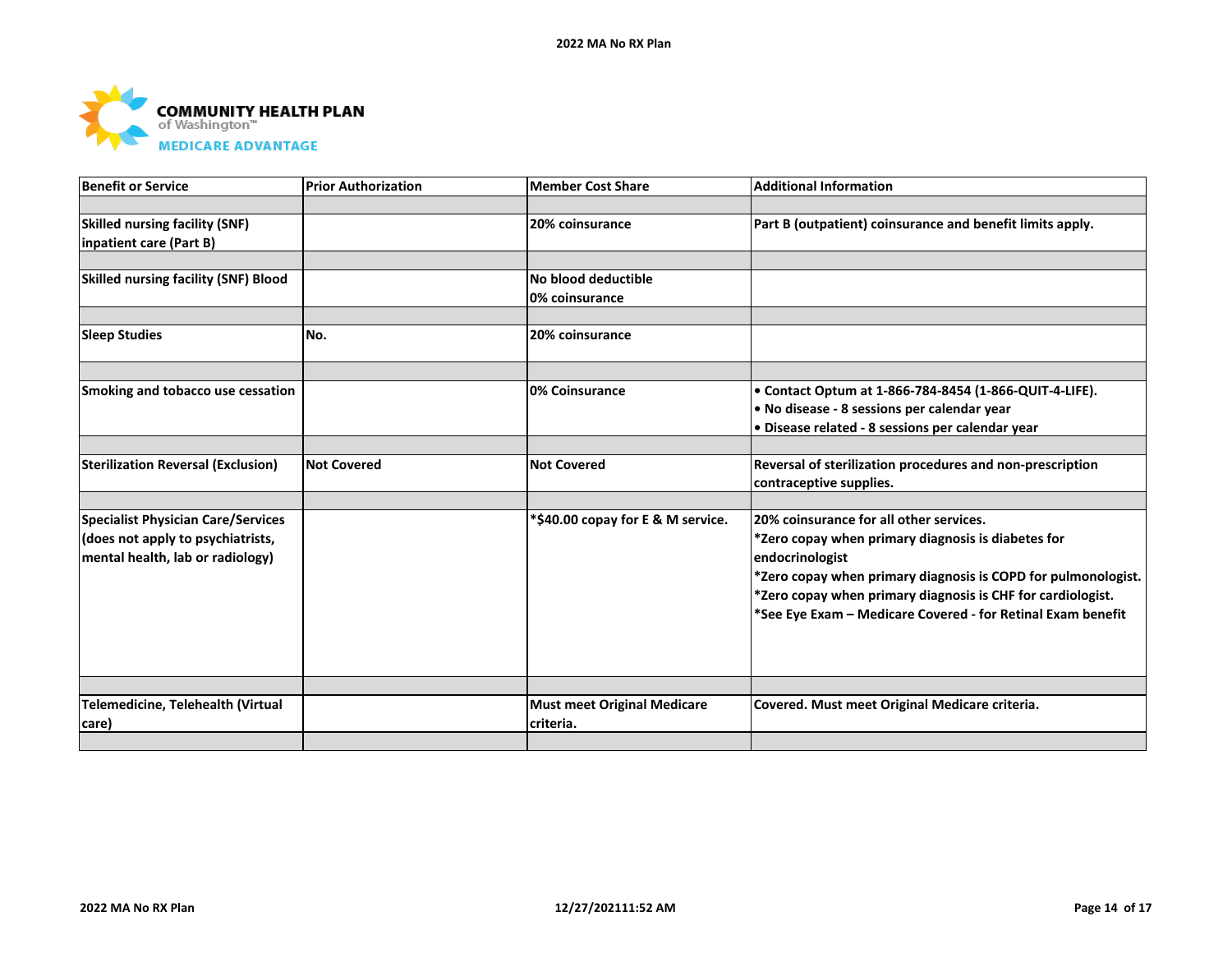

| <b>Benefit or Service</b>                                  | <b>Prior Authorization</b>         | <b>Member Cost Share</b>                   | <b>Additional Information</b>                                     |
|------------------------------------------------------------|------------------------------------|--------------------------------------------|-------------------------------------------------------------------|
| Telemedicine, Telehealth (Virtual                          |                                    | Member cost share same as in-              |                                                                   |
| care) - Supplemental                                       |                                    | person cost shares for: Urgently           |                                                                   |
|                                                            |                                    | <b>Needed Services; Primary Care</b>       |                                                                   |
|                                                            |                                    | Physician Services; Physician              |                                                                   |
|                                                            |                                    | <b>Specialist Services; Individual and</b> |                                                                   |
|                                                            |                                    | <b>Group Sessions for Mental Health</b>    |                                                                   |
|                                                            |                                    | <b>Specialty Services; Individual and</b>  |                                                                   |
|                                                            |                                    | <b>Group Sessions for Psychiatric</b>      |                                                                   |
|                                                            |                                    | <b>Services; Individual and Group</b>      |                                                                   |
|                                                            |                                    | <b>Sessions for Outpatient Substance</b>   |                                                                   |
|                                                            |                                    | Abuse.                                     |                                                                   |
|                                                            |                                    |                                            |                                                                   |
|                                                            |                                    |                                            |                                                                   |
| <b>Transplant Evaluation/Work-Up</b>                       | Yes                                | 0% coinsurance (lab)                       |                                                                   |
|                                                            |                                    |                                            |                                                                   |
| <b>Transplant</b>                                          | Yes except for corneal transplants | 20% coinsurance                            | Corneal transplant does not require prior authorization (PA),     |
|                                                            |                                    |                                            | other transplants do require PA. All admissions, planned and      |
|                                                            |                                    |                                            | urgent, require notification within 24 hrs. or next business day. |
|                                                            |                                    |                                            |                                                                   |
|                                                            |                                    |                                            |                                                                   |
| <b>Transportation SEE AMBULANCE</b>                        | See Ambulance                      | <b>See Ambulance</b>                       | <b>See Ambulance</b>                                              |
|                                                            |                                    |                                            |                                                                   |
| Unlisted Codes with Charge Greater Yes                     |                                    |                                            | Unlisted codes is the actual, AMA description of the service.     |
| Than \$250.00                                              |                                    |                                            | Medical necessity documentation and pricing must be               |
|                                                            |                                    |                                            | submitted with the request.                                       |
|                                                            |                                    |                                            | Example: 43499, Unlisted procedure, esophagus.                    |
|                                                            |                                    |                                            |                                                                   |
| <b>Urgently needed care</b>                                |                                    | \$0 copay for evaluation and               |                                                                   |
|                                                            |                                    | management (E & M) service                 |                                                                   |
|                                                            |                                    | 20% coinsurance for all other              |                                                                   |
|                                                            |                                    | services                                   |                                                                   |
|                                                            |                                    |                                            |                                                                   |
| Vision Care SEE EYE EXAM AND EYE See Eye Exam and Eye Wear |                                    | See Eye Exam and Eye Wear                  | See Eye Exam and Eye Wear                                         |
| <b>WEAR</b>                                                |                                    |                                            |                                                                   |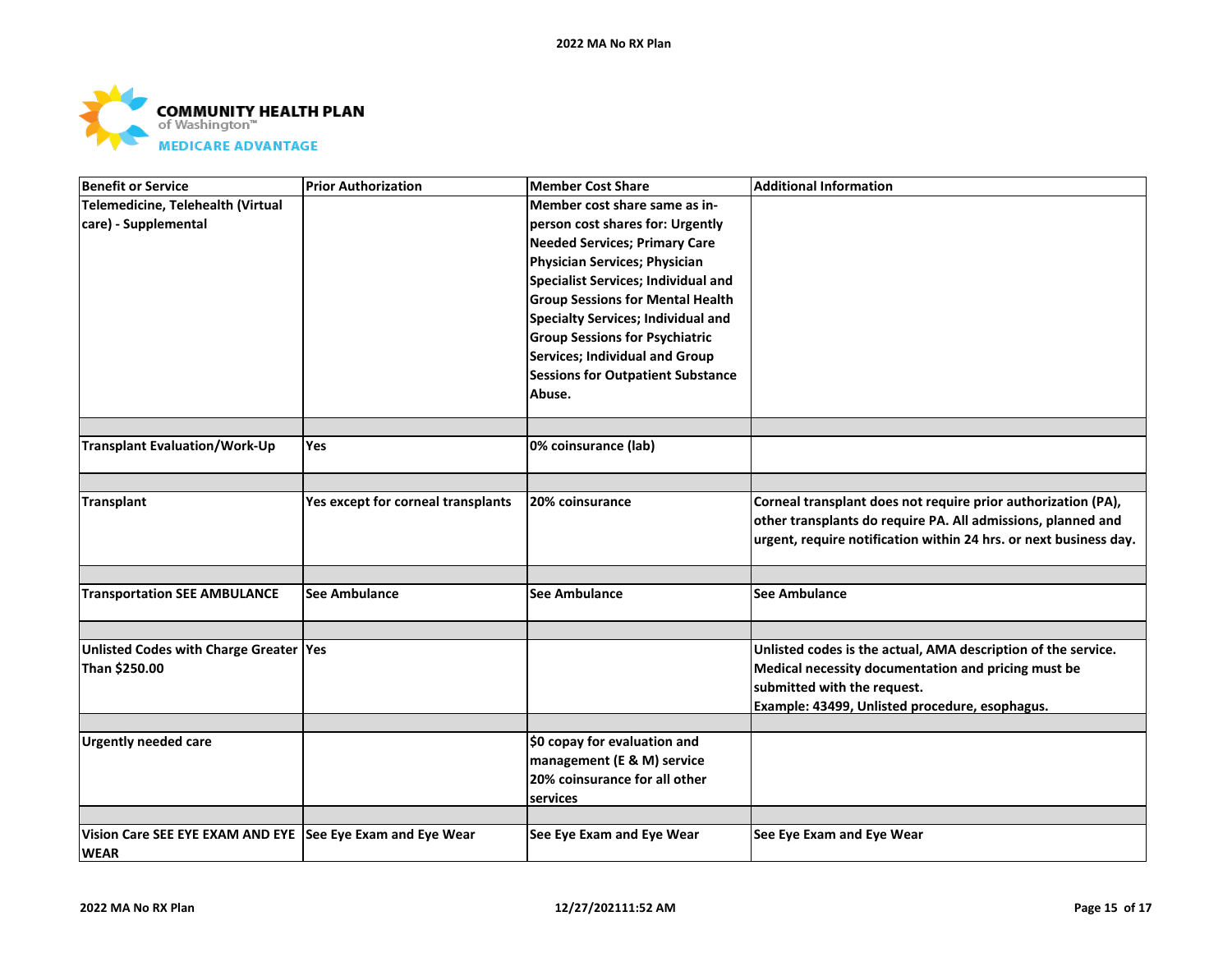

| <b>Benefit or Service</b>                                                                                                               | <b>Prior Authorization</b> | Member Cost Share | <b>Additional Information</b>                                                                                                                                                                                                                                                                                                                                                                                                                                   |
|-----------------------------------------------------------------------------------------------------------------------------------------|----------------------------|-------------------|-----------------------------------------------------------------------------------------------------------------------------------------------------------------------------------------------------------------------------------------------------------------------------------------------------------------------------------------------------------------------------------------------------------------------------------------------------------------|
|                                                                                                                                         |                            |                   |                                                                                                                                                                                                                                                                                                                                                                                                                                                                 |
| <b>Welcome to Medicare Preventive</b><br><b>Visit (Initial Preventive Physical</b><br><b>Exam/IPPE or Annual Wellness</b><br>Visit/AWV) |                            | $$0$ copay        | 1 visit lifetime max within 12 months of Part B effective date.<br>For planned preventive services that become diagnostic during<br>the screening, cost sharing may apply. If greater than 12 months<br>from the effective date and did not receive a Welcome Exam<br>see Annual Physical Exam                                                                                                                                                                  |
| Wig (DME)                                                                                                                               | Yes if +\$500.00           | 20% coinsurance   | Must be medically necessary and meet criteria to covered by<br>Medicare.                                                                                                                                                                                                                                                                                                                                                                                        |
| <b>Lung Cancer Screening</b>                                                                                                            |                            | \$0 copay         | Limited to ages 55 through 77, once per year.                                                                                                                                                                                                                                                                                                                                                                                                                   |
|                                                                                                                                         |                            |                   |                                                                                                                                                                                                                                                                                                                                                                                                                                                                 |
| <b>Fitness Benefit</b>                                                                                                                  |                            | \$0 copay         | Membership at participating fitness centers or 2 Home Fitness<br>Kits per year:<br>Includes:<br>• Access to Silver& Fit website including The Silver Slate<br>newsletter, healthy aging education program, motivational tips<br>land rewards.<br>● 34 Home Fitness Kits to choose from<br>• Single fitness center access; can be changed once per month.<br>• Customer Service, open Monday through Friday, 5 AM<br>through 6 PM PST<br>l● Tele. 1-877-427-4788 |
|                                                                                                                                         |                            |                   |                                                                                                                                                                                                                                                                                                                                                                                                                                                                 |
| <b>Supervised Exercise Therapy (SET)</b>                                                                                                |                            | 20% coinsurance   | Only for members who have symptomatic peripheral artery<br>disease (PAD). No referral is required. The SET provider must<br>meet Medicare requirements.<br>Covered up to 36 sessions over a 12-week period if all of the<br>components of a SET program are met.                                                                                                                                                                                                |